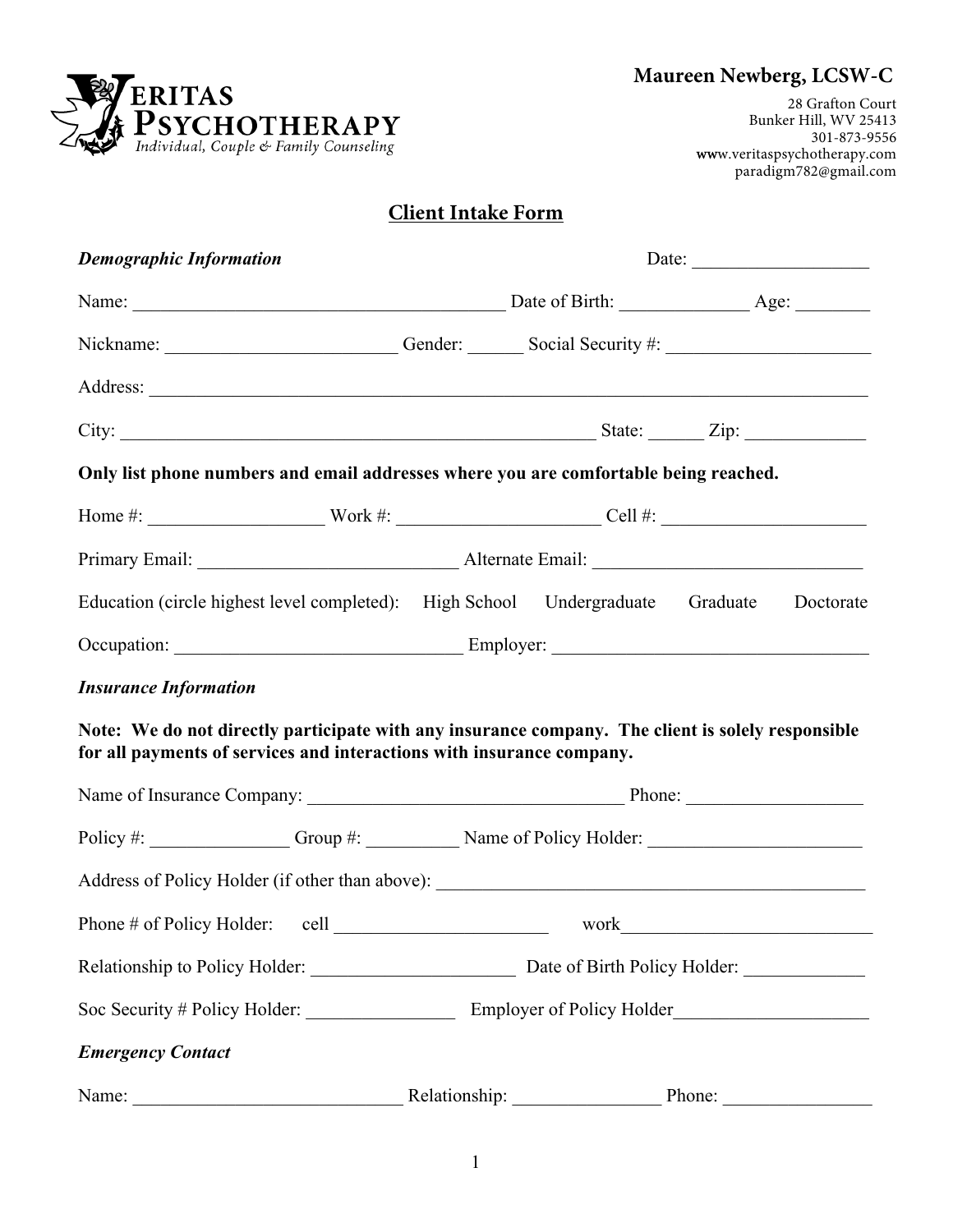| <b>Medical Information</b>                                                                                                                                             | Name:          |
|------------------------------------------------------------------------------------------------------------------------------------------------------------------------|----------------|
| Primary Care Physician:                                                                                                                                                | Phone:         |
| Have you seen your Primary Care Physician in the past 12 months: Yes<br>(We strongly recommend that all clients have a physical examination at least every 12 months.) | N <sub>0</sub> |

 $\mathcal{L}_\mathcal{L} = \{ \mathcal{L}_\mathcal{L} = \{ \mathcal{L}_\mathcal{L} = \{ \mathcal{L}_\mathcal{L} = \{ \mathcal{L}_\mathcal{L} = \{ \mathcal{L}_\mathcal{L} = \{ \mathcal{L}_\mathcal{L} = \{ \mathcal{L}_\mathcal{L} = \{ \mathcal{L}_\mathcal{L} = \{ \mathcal{L}_\mathcal{L} = \{ \mathcal{L}_\mathcal{L} = \{ \mathcal{L}_\mathcal{L} = \{ \mathcal{L}_\mathcal{L} = \{ \mathcal{L}_\mathcal{L} = \{ \mathcal{L}_\mathcal{$ 

 $\mathcal{L}_\mathcal{L} = \{ \mathcal{L}_\mathcal{L} = \{ \mathcal{L}_\mathcal{L} = \{ \mathcal{L}_\mathcal{L} = \{ \mathcal{L}_\mathcal{L} = \{ \mathcal{L}_\mathcal{L} = \{ \mathcal{L}_\mathcal{L} = \{ \mathcal{L}_\mathcal{L} = \{ \mathcal{L}_\mathcal{L} = \{ \mathcal{L}_\mathcal{L} = \{ \mathcal{L}_\mathcal{L} = \{ \mathcal{L}_\mathcal{L} = \{ \mathcal{L}_\mathcal{L} = \{ \mathcal{L}_\mathcal{L} = \{ \mathcal{L}_\mathcal{$ 

Name and phone number for other physicians you are currently seeing:

Please list the medications you are currently taking:

| Medication | Dose | Reason |
|------------|------|--------|
|            |      |        |
|            |      |        |
|            |      |        |
|            |      |        |

 $\mathcal{L}_\mathcal{L} = \{ \mathcal{L}_\mathcal{L} = \{ \mathcal{L}_\mathcal{L} = \{ \mathcal{L}_\mathcal{L} = \{ \mathcal{L}_\mathcal{L} = \{ \mathcal{L}_\mathcal{L} = \{ \mathcal{L}_\mathcal{L} = \{ \mathcal{L}_\mathcal{L} = \{ \mathcal{L}_\mathcal{L} = \{ \mathcal{L}_\mathcal{L} = \{ \mathcal{L}_\mathcal{L} = \{ \mathcal{L}_\mathcal{L} = \{ \mathcal{L}_\mathcal{L} = \{ \mathcal{L}_\mathcal{L} = \{ \mathcal{L}_\mathcal{$ 

 $\mathcal{L}_\mathcal{L} = \{ \mathcal{L}_\mathcal{L} = \{ \mathcal{L}_\mathcal{L} = \{ \mathcal{L}_\mathcal{L} = \{ \mathcal{L}_\mathcal{L} = \{ \mathcal{L}_\mathcal{L} = \{ \mathcal{L}_\mathcal{L} = \{ \mathcal{L}_\mathcal{L} = \{ \mathcal{L}_\mathcal{L} = \{ \mathcal{L}_\mathcal{L} = \{ \mathcal{L}_\mathcal{L} = \{ \mathcal{L}_\mathcal{L} = \{ \mathcal{L}_\mathcal{L} = \{ \mathcal{L}_\mathcal{L} = \{ \mathcal{L}_\mathcal{$ 

Please list any current medical problems

### *Family Information*

Marital status: Single Dating Married Separated Divorced Widowed Other \_\_\_\_\_\_\_\_\_\_

people living within your home

| Name | Age | Relationship | Name | Age |
|------|-----|--------------|------|-----|
|      |     |              |      |     |
|      |     |              |      |     |
|      |     |              |      |     |
|      |     |              |      |     |
|      |     |              |      |     |
|      |     |              |      |     |

List the name, age, and relationship of all List the name and age of children not living in people living within your home your home

| Name | Age |
|------|-----|
|      |     |
|      |     |
|      |     |
|      |     |
|      |     |
|      |     |